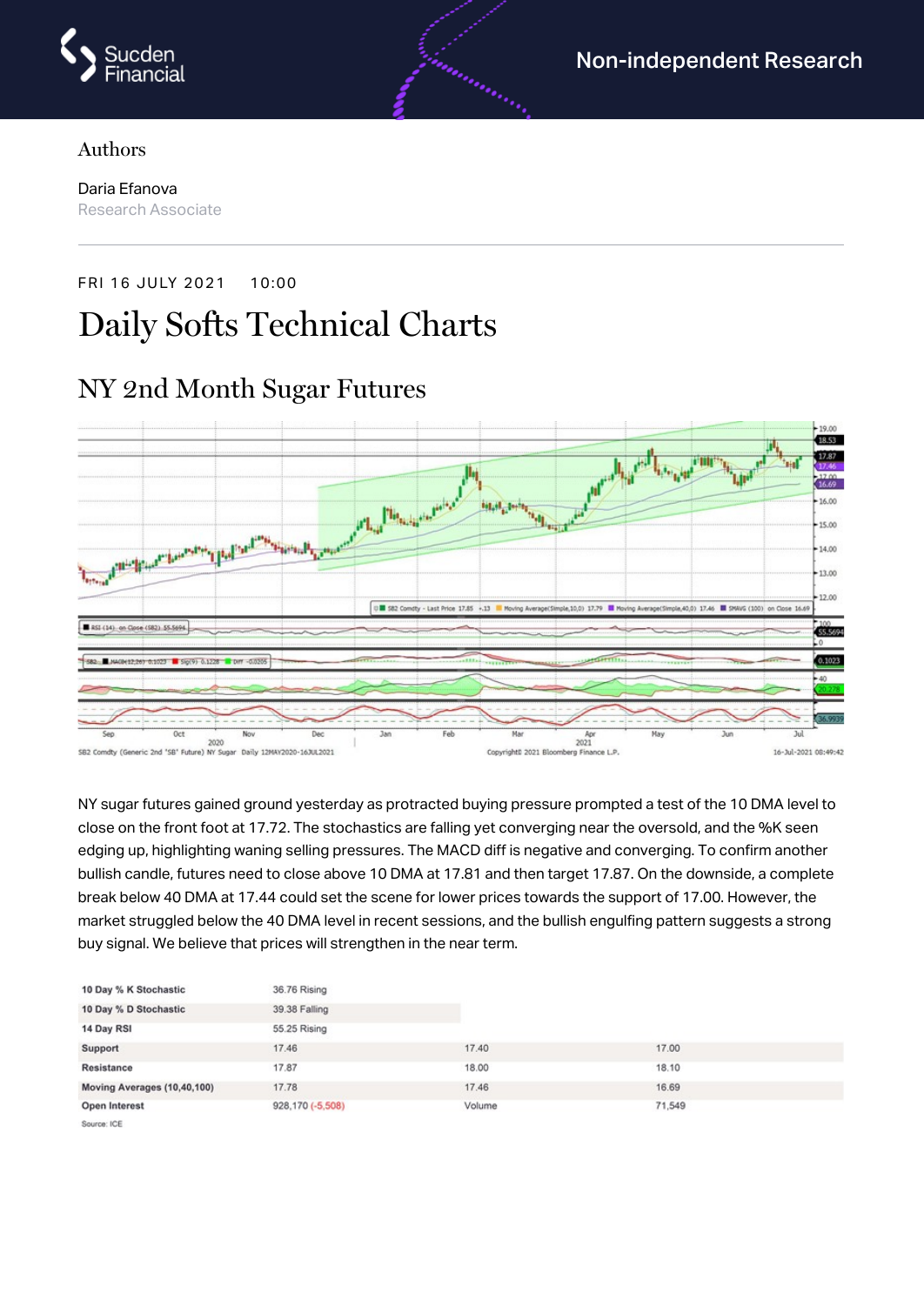## Ldn 2nd Month Sugar Futures



Ldn sugar futures rallied yesterday as protracted buying pressure triggered a close on the front foot above 100 DMA at 451.01. The RSI is rising, while %K/%D has converged on the upside. The MACD diff is negative and converging, confirming rising buying pressures. On the downside, a break below the key support level of 440 could trigger losses back towards 435, a break below 431 would confirm the outlook of lower prices in the longer term. On the upside, a close above the 40 DMA at 456.19 could trigger gains through 10 DMA at 459.42 towards 470. Long candle body points to more certainty in the bullish momentum, and a close above 40 DMA would confirm the outlook for higher prices.

| 10 Day % K Stochastic       | 33.76 Rising    |        |        |  |
|-----------------------------|-----------------|--------|--------|--|
| 10 Day % D Stochastic       | 35.61 Falling   |        |        |  |
| 14 Day RSI                  | 51.73 Rising    |        |        |  |
| Support                     | 440             | 431    | 430    |  |
| Resistance                  | 460             | 470    | 478.80 |  |
| Moving Averages (10,40,100) | 458.18          | 456.27 | 450.91 |  |
| Open Interest               | 76,291 (-1,706) | Volume | 12,126 |  |
| Source: ICE                 |                 |        |        |  |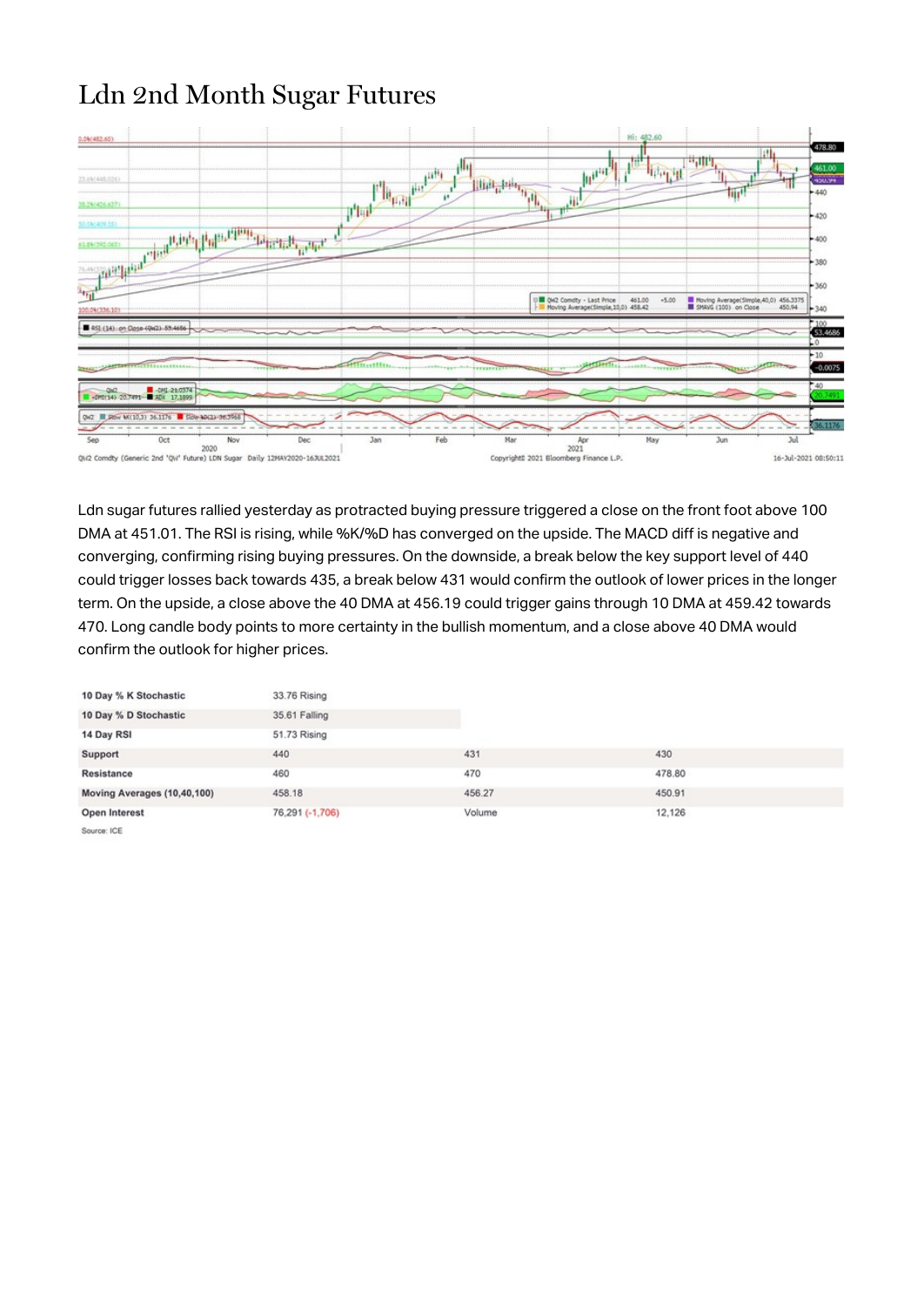#### NY 2nd Month Coffee Futures



NY coffee futures edged higher yesterday as intraday trading saw prices close at 157.05. The stochastics are rising, with the %K/%D diverging upwards, and the MACD diff is negative and about to converge on the upside. A break of the 40 DMA at 156.13 could trigger losses through 155, with the secondary level at 10 DMA at 153.12. On the upside, a break above trend resistance at 157.84 could set the scene for bullish momentum towards 160. After the last session's market indecisiveness – the spinning top formation – as prices struggle above trend resistance, we could see more downside movement in the near term.

| 10 Day % K Stochastic       | 61.02 Rising     |         |        |  |
|-----------------------------|------------------|---------|--------|--|
| 10 Day % D Stochastic       | 44.48 Rising     |         |        |  |
| 14 Day RSI                  | 56.24 Rising     |         |        |  |
| Support                     | 156.27           | 155.40  | 153.32 |  |
| Resistance                  | 160              | 164.65  | 168.65 |  |
| Moving Averages (10,40,100) | 153.29           | 156.27  | 144.18 |  |
| Open Interest               | 277,798 (+1,565) | Volumes | 33,081 |  |
| Source: ICE                 |                  |         |        |  |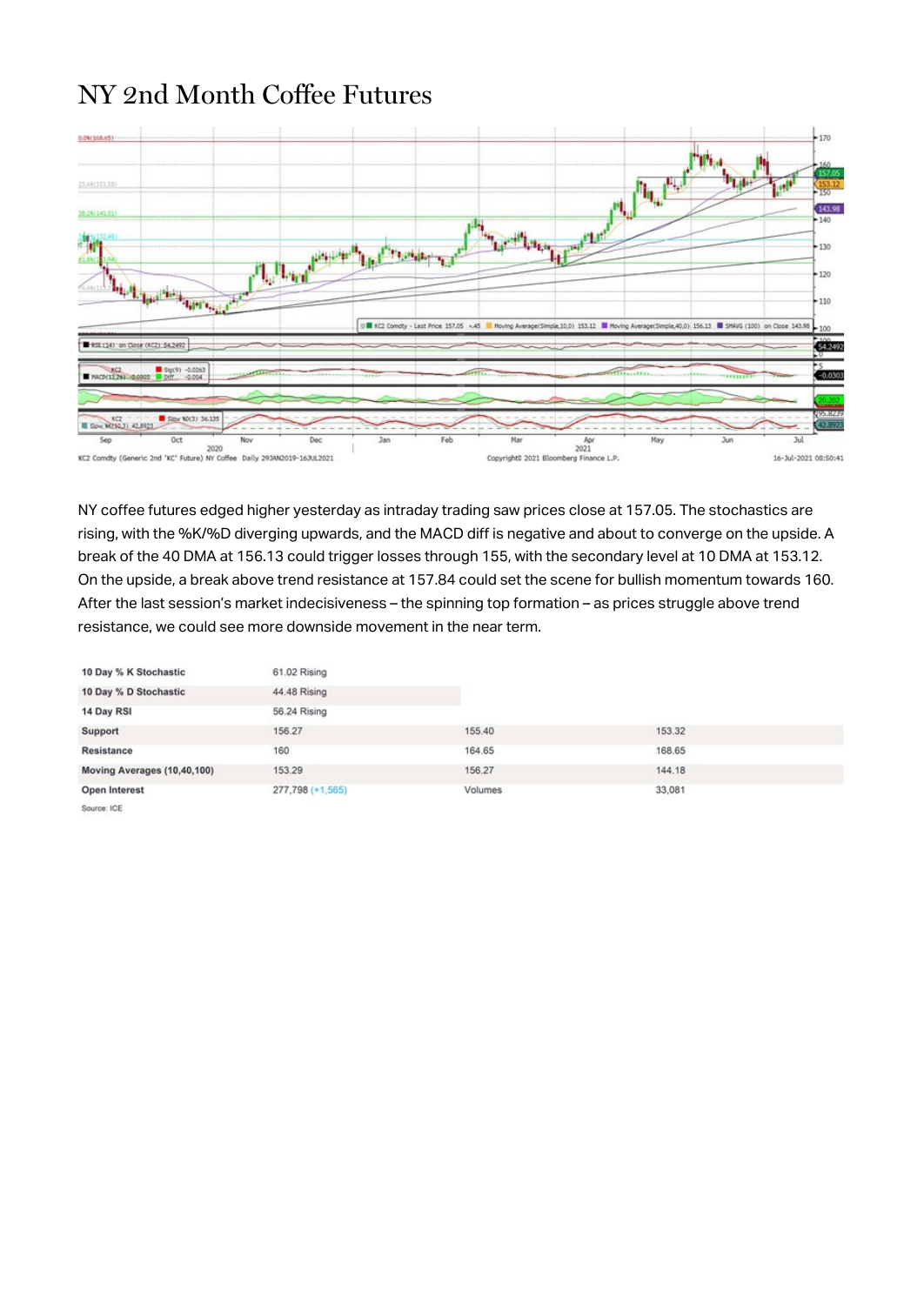## Ldn 2nd Month Coffee Futures



Ldn coffee futures edged lower yesterday, causing the market to close at 1756. The stochastics are rising, with %K/%D diverging in the overbought, but the MACD diff lacks conviction, suggesting market indecisiveness. To confirm the outlook of higher prices, futures need to close back above 1768; the level prices struggled to break above since late May 2018 and then target 1800. On the downside, a break below 1755 could set the scene for 10 DMA at 1720 and then 1700. The narrow candle body with long upper and lower wicks points to market uncertainty about the direction of the move, and the futures need to break out of current resistance/support to confirm the near-term outlook.

| 10 Day % K Stochastic       | 81.77 Falling      |         |        |  |
|-----------------------------|--------------------|---------|--------|--|
| 10 Day % D Stochastic       | 77.48 Falling      |         |        |  |
| 14 Day RSI                  | 66.58 Falling      |         |        |  |
| Support                     | 1725               | 1700    | 1646   |  |
| Resistance                  | 1772               | 1800    | 1810   |  |
| Moving Averages (10,40,100) | 1726               | 1642    | 1512   |  |
| Open Interest               | $115,760 (+1,002)$ | Volumes | 14,332 |  |
| Source: ICE                 |                    |         |        |  |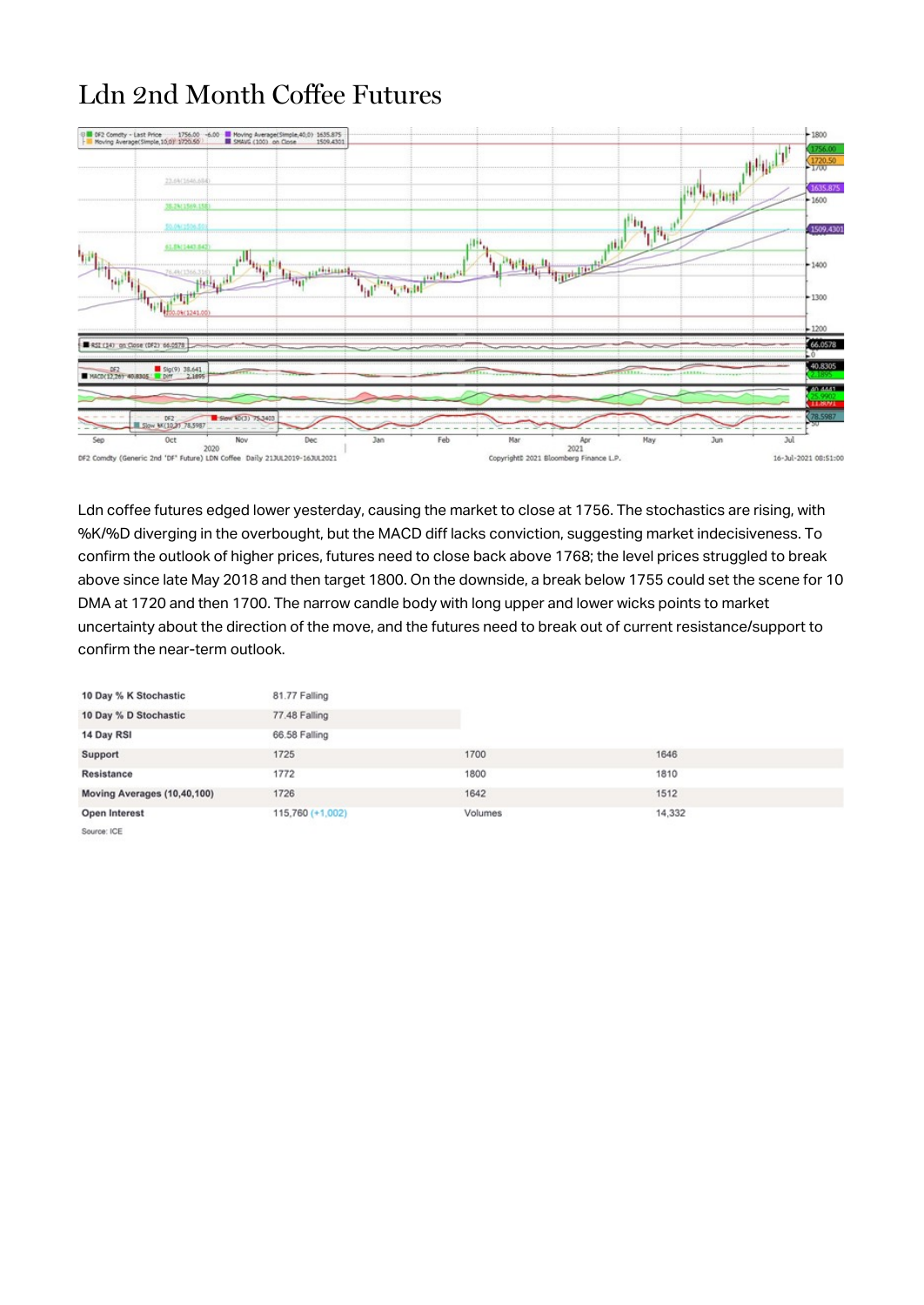#### NY 2nd Month Cocoa Futures



NY cocoa futures softened yesterday after finding support above 2355. The market closed at 2369. The stochastics are rising yet converging, and the MACD diff is positive and converging, suggesting we could see lower prices in the near term through the support of 2355. A break below this level would bring into play the 10 DMA at 2351, which could set the scene for support at 2317. On the upside, futures need to gain back above 2400 and then 40 DMA at 2406 in order to confirm upside momentum. The reaffirmation of support here could trigger gains towards the level at 2434; this could strengthen the trend in the long run on the upside. The indicators suggest further selling pressures in the near term.

| 10 Day % K Stochastic       | 55.77 Rising   |         |        |  |
|-----------------------------|----------------|---------|--------|--|
| 10 Day % D Stochastic       | 64.32 Rising   |         |        |  |
| 14 Day RSI                  | 47.94 Rising   |         |        |  |
| Support                     | 2351           | 2317    | 2300   |  |
| Resistance                  | 2406           | 2434    | 2450   |  |
| Moving Averages (10,40,200) | 2351           | 2406    | 2468   |  |
| Open Interest               | 254,953 (+177) | Volumes | 31,589 |  |
| Source: ICE                 |                |         |        |  |